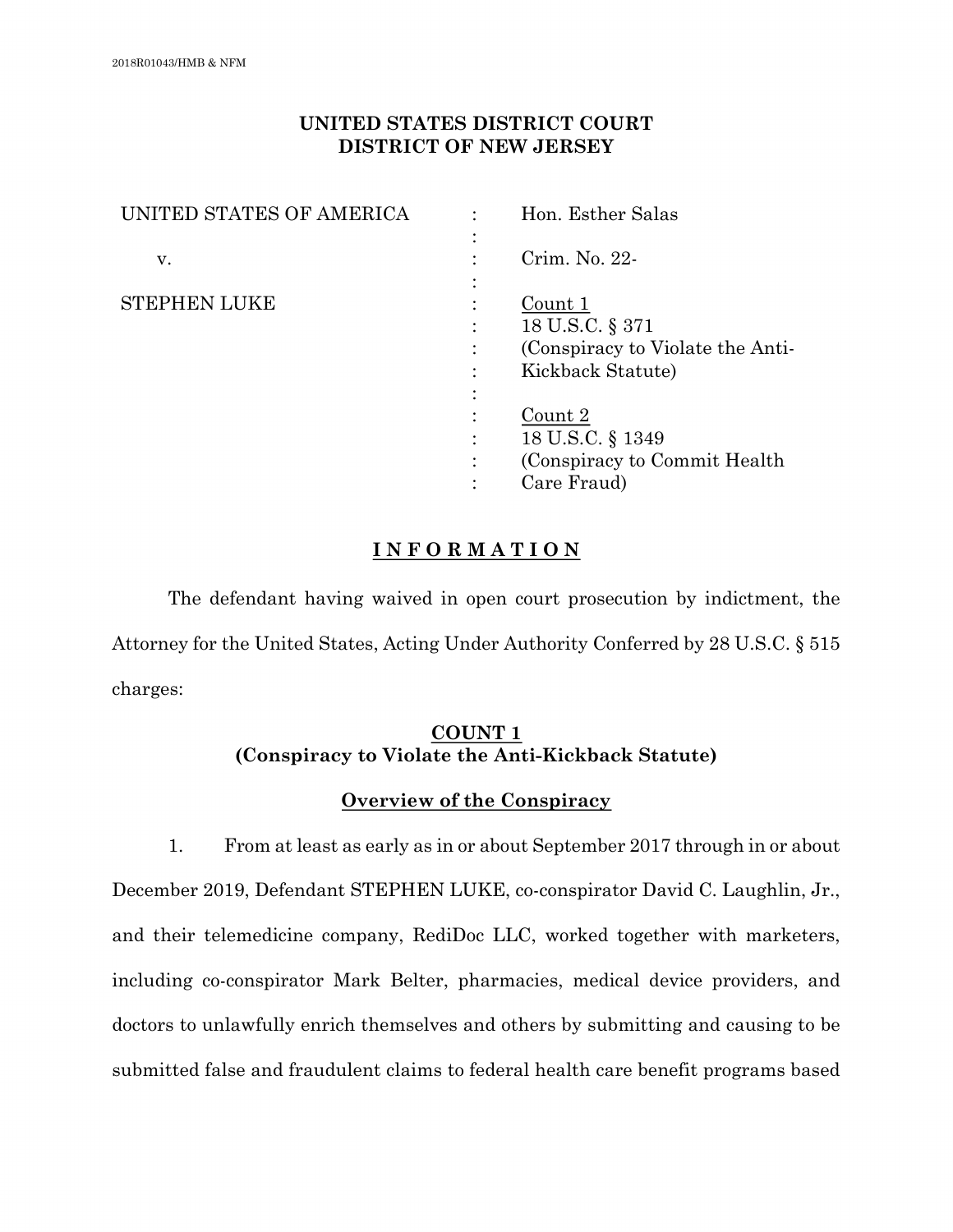on a circular scheme of kickbacks and bribes paid to, and solicited and received from, each other and others. In total, LUKE and other conspirators caused the submission of false and fraudulent claims to health care benefit programs totaling in excess of \$64 million for prescription drugs and durable medical equipment (DME). Those claims were ineligible for federal health care benefit program reimbursement, in part, because they were procured through the payment of kickbacks and bribes.

## **The Defendant and Other Individuals and Entities**

2. Unless otherwise indicated, at all times relevant to this Information:

a. LUKE was a resident of Phoenix, Arizona.

b. Laughlin, a co-conspirator not charged in this Information, was a resident of Buckeye, Arizona.

c. RediDoc LLC was incorporated in Arizona and had its principal place of business in Phoenix, Arizona. RediDoc was a purported telemedicine company doing business throughout the United States, and was owned and operated by LUKE and Laughlin.

d. Mark Belter, a co-conspirator not charged in this Information, was a resident of North Ridgeville, Ohio.

e. Health Pain Solutions, LLC (HPS) was a company located in North Ridgeville, Ohio, and was owned and operated by Belter and another individual. HPS operated as a purported marketing company for pharmacies by generating signed prescriptions that its pharmacy customers could fill and seek reimbursement for.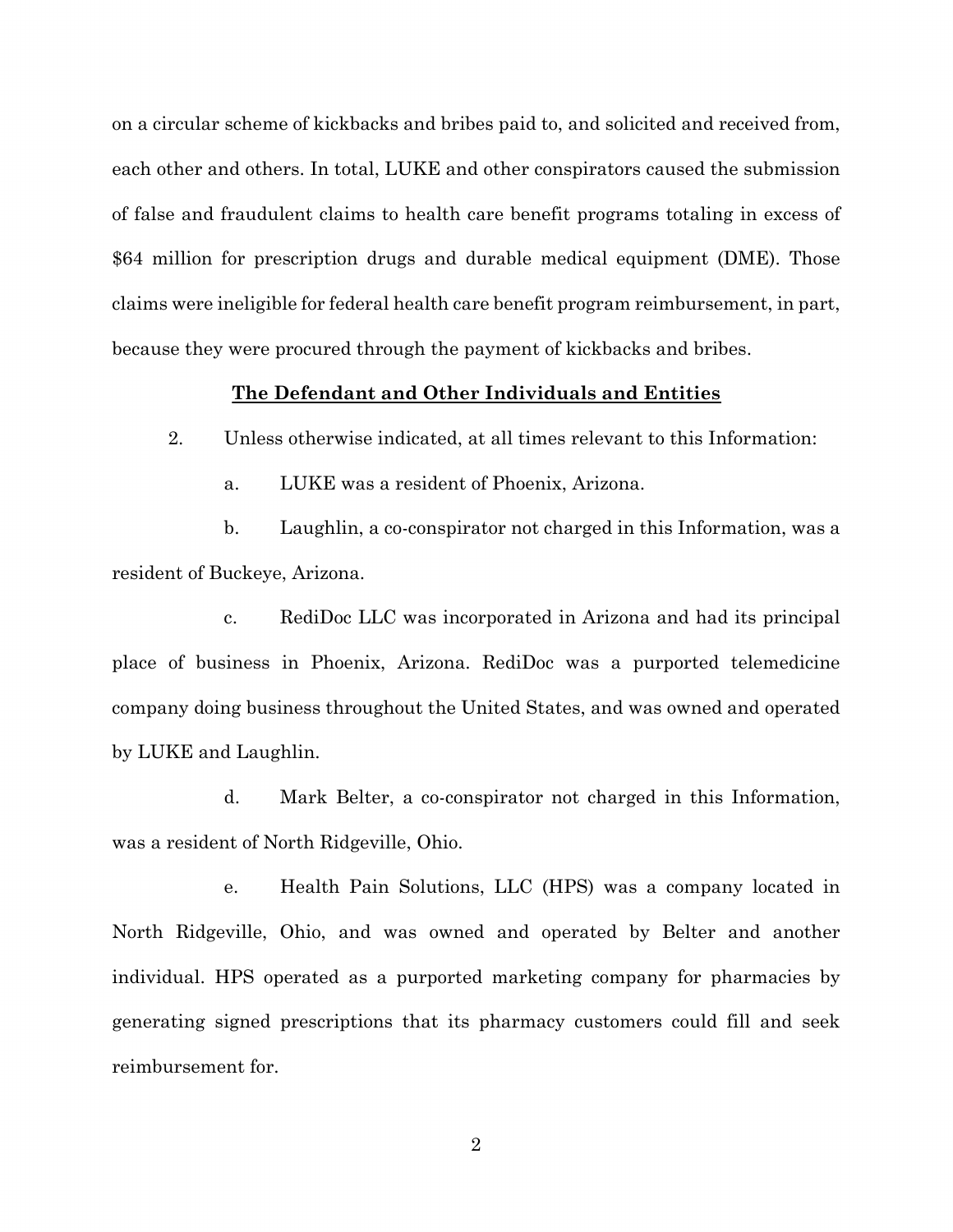f. Apogee Bio-Pharm LLC (Apogee) was a pharmacy located in Edison, New Jersey that did business throughout the United States by filling prescriptions and shipping them to patients.

## **Medicare and TRICARE**

g. Medicare was a federal program that provided free or below-cost health care benefits to certain individuals, primarily the elderly, blind, and disabled.

h. Medicare was divided into four parts: hospital insurance (Part A); medical insurance (Part B); Medicare Advantage (Part C); and prescription drug benefits (Part D). Medicare Part B covered medically necessary doctor office services and outpatient care, including the ordering of DME, such as braces for the ankle, knee, back, elbow, wrist, and hand. Medicare Part D provided coverage for the cost of prescription drugs for individuals on Medicare. This coverage was managed by pharmacy benefit managers and other private companies approved by Medicare.

i. TRICARE was a federal health care benefit program for the United States Department of Defense (DoD) Military Health System that provided health insurance coverage for DoD beneficiaries worldwide, including active-duty military service members, National Guard and Reserve members, retirees, their families, and survivors. The Defense Health Agency, an agency of the DoD, oversaw and administered TRICARE.

j. Both Medicare and TRICARE (and their pharmacy benefits managers) were "health care benefit programs" that affected commerce as defined in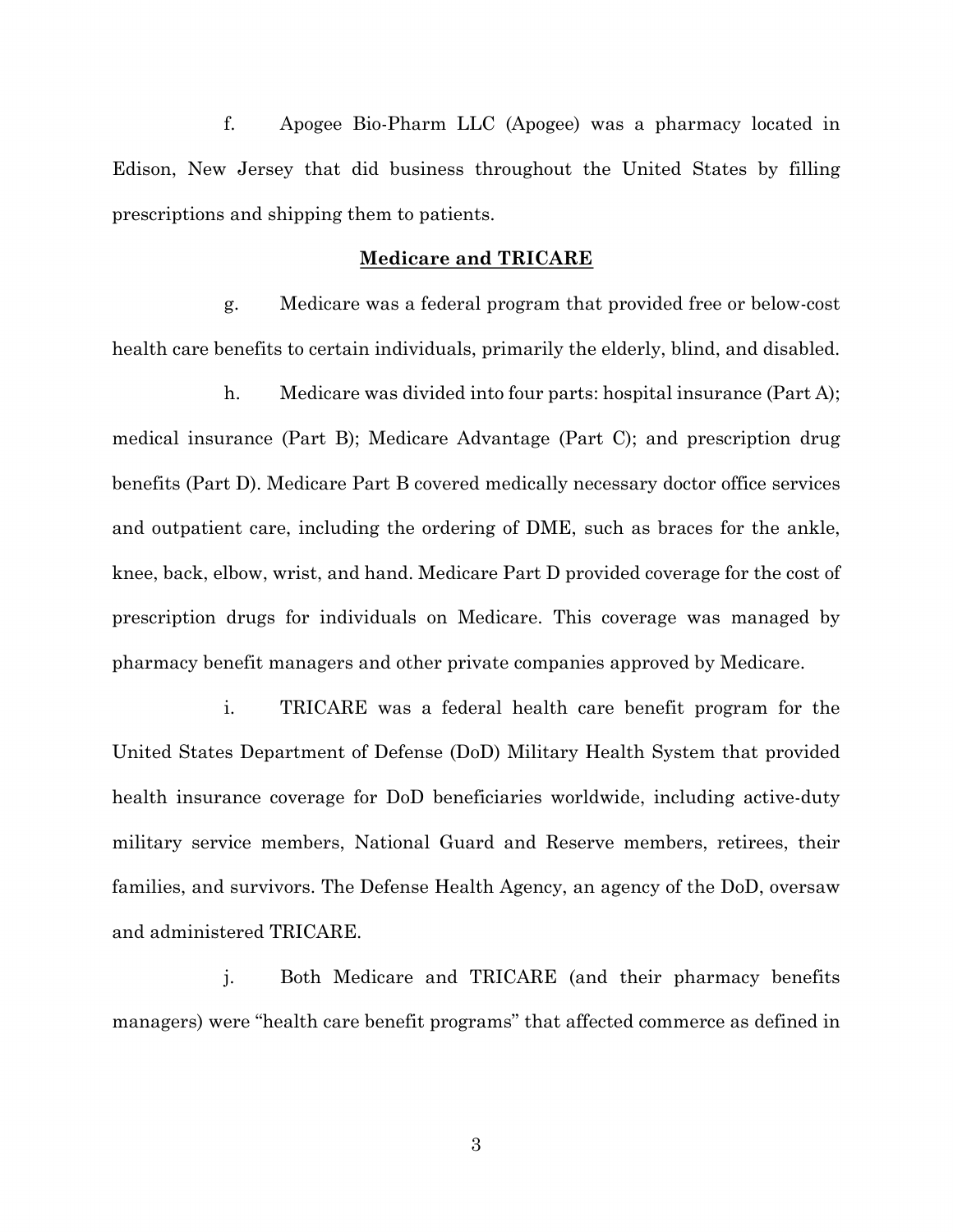18 U.S.C. § 24(b) and "federal health care programs" as defined in 42 U.S.C. § 1320a-7b(f). "Beneficiaries" were individuals covered by these programs.

## **Telemedicine**

k. Telemedicine provided a means of connecting patients to doctors by using telecommunications technology, such as video or telephone.

l. Telemedicine companies hired doctors and other health care providers to furnish telemedicine services to individuals. Telemedicine companies typically paid health care providers a fee to conduct consultations with patients. To generate revenue, telemedicine companies typically billed Medicare or other health insurance programs, or charged a consultation fee.

## **The Conspiracy**

3. From in or about September 2017 through in or about December 2019, in the District of New Jersey and elsewhere, defendant

#### **STEPHEN LUKE**

knowingly and intentionally conspired and agreed with others to commit certain offenses against the United States, namely:

(a) to knowingly and willfully solicit and receive remuneration, directly and indirectly, overtly and covertly, in cash and in kind, that is, kickbacks and bribes, in return for referring an individual to a person for the furnishing and arranging for the furnishing of any item and service, namely, the referral of prescriptions and DME orders, for which payment may be made in whole and in part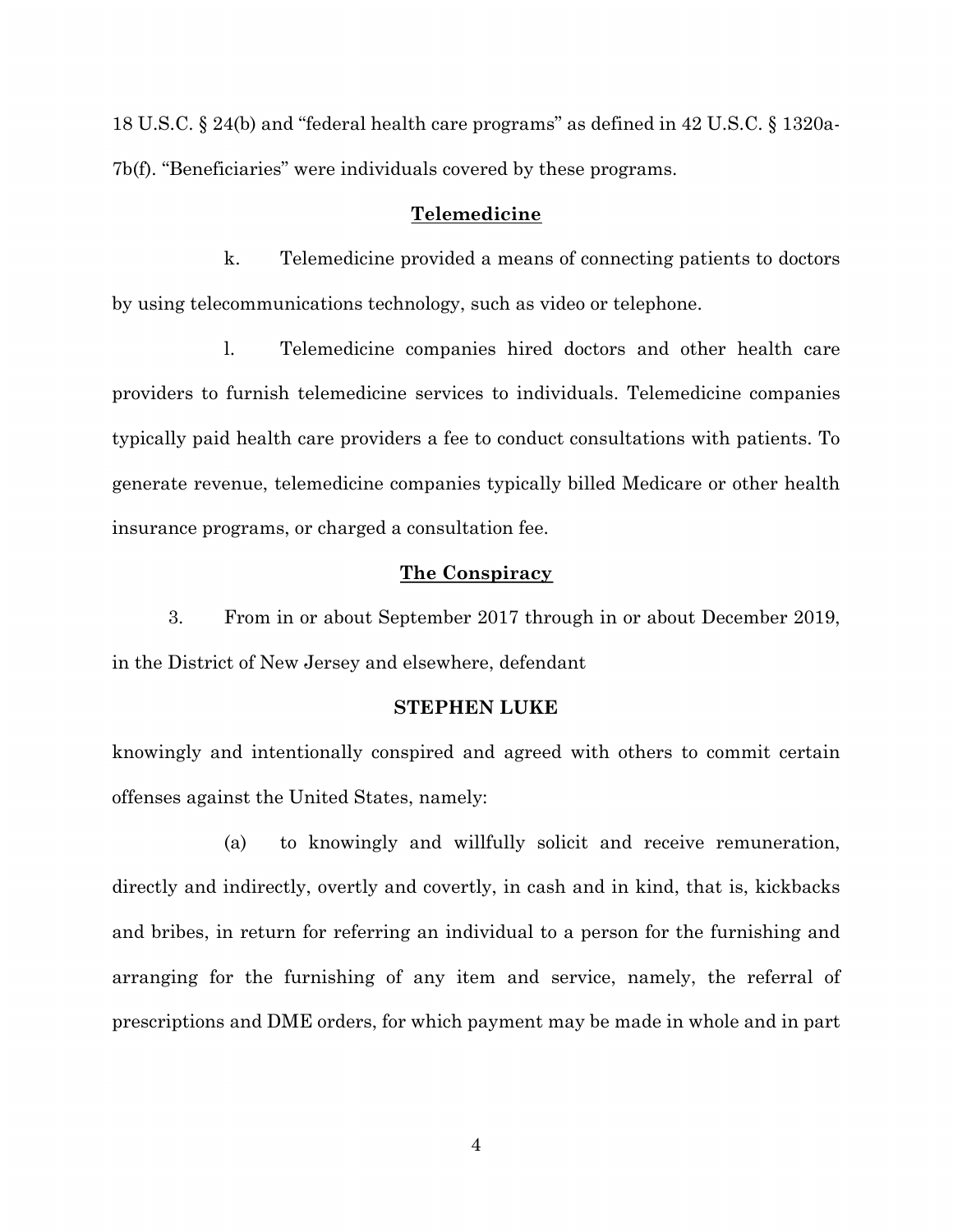under a Federal health care program, namely, Medicare and TRICARE, contrary to Title 42, United States Code, Section 1320a-7b(b)(1)(A); and

(b) to knowingly and willfully offer and pay remuneration, directly and indirectly, overtly and covertly, in cash and in kind, that is, kickbacks and bribes, to any person to induce such person to refer an individual to a person for the furnishing and arranging for the furnishing of any item and service, namely, to doctors for signing prescriptions and DME orders, for which payment may be made in whole and in part under a Federal health care program, namely, Medicare and TRICARE, contrary to Title 42, United States Code, Section 1320a-7b(b)(2)(A).

## **Goal of the Conspiracy**

4. The goal of the conspiracy was for LUKE and his co-conspirators to unlawfully profit by paying kickbacks and bribes to doctors so that they would sign high volumes of expensive Beneficiary prescriptions and DME orders, which would then be filled by pharmacies and DME providers around the country. The pharmacies and DME providers received lucrative reimbursements from Federal health care benefit programs, which they used to purchase additional prescriptions and DME orders from marketing companies. The marketers in turn paid reimbursement proceeds to LUKE and his co-conspirators to generate new prescription and DME orders for use in the scheme.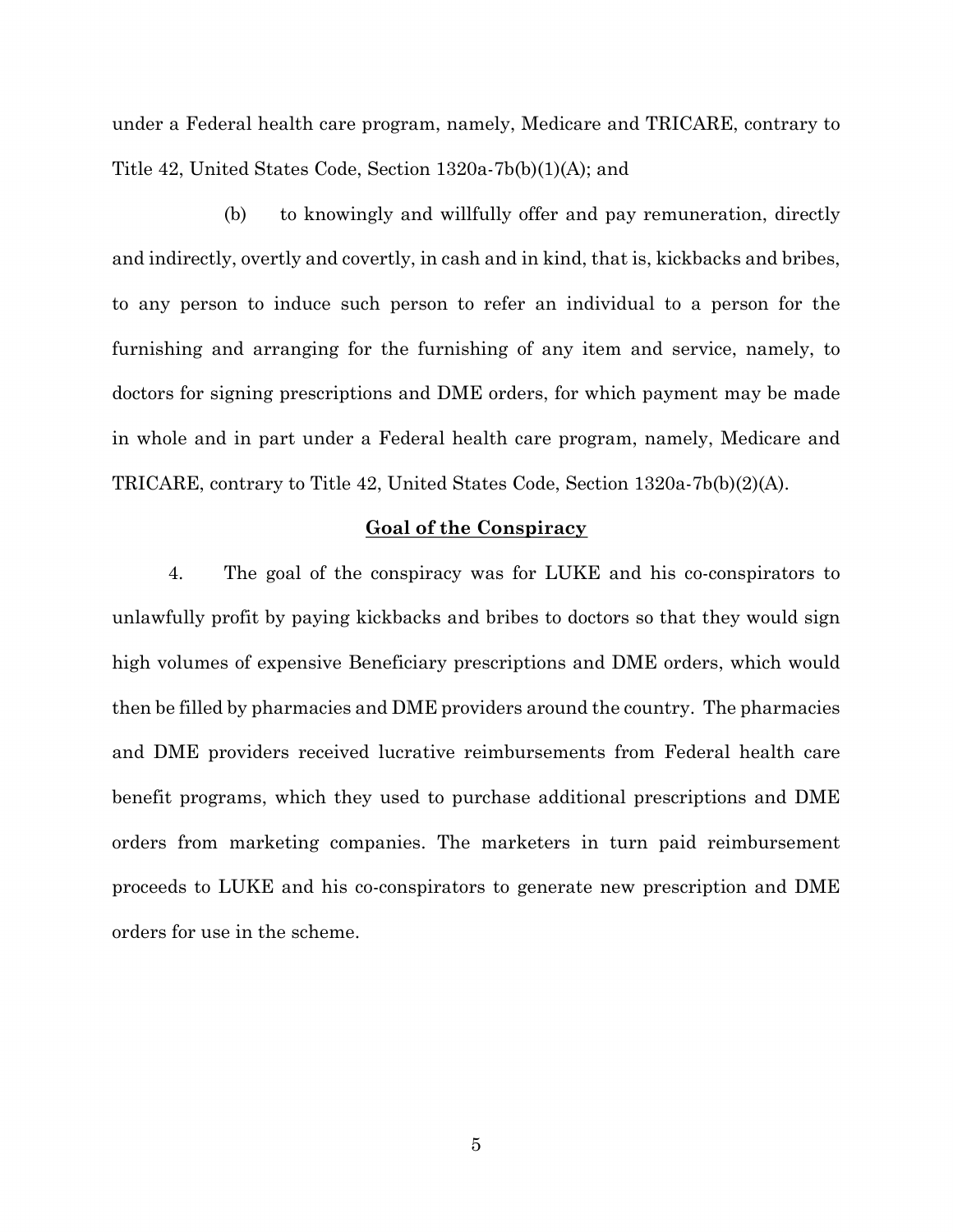## **Manner and Means of the Conspiracy**

5. It was part of the conspiracy that:

a. Belter, acting through HPS, and other marketers identified Beneficiaries to target for expensive medications and DME. The medications typically included pain creams, scar creams, eczema creams, and migraine medication. The DME generally consisted of wrist, shoulder, knee, and ankle braces.

b. After identifying Beneficiaries, the marketers called them to persuade the Beneficiary to agree to try the medications or DME—even when the Beneficiary's need for those items was not clear and was not discussed with the Beneficiary's doctor. HPS and other marketers then transmitted to RediDoc the Beneficiaries' medical information and the recorded phone calls, along with proposed prescriptions or doctor's DME orders (the "Beneficiary Information Package"). The proposed prescriptions and DME orders included pre-marked check-off boxes for particular drugs or DME that would yield large reimbursements. RediDoc and HPS agreed that HPS would pay RediDoc as follows: \$95 for each Beneficiary referred for a prescription; \$100 for each Beneficiary referred for a DME order; and \$115 for each Beneficiary referred for a combination prescription and DME order.

c. LUKE and Laughlin, through RediDoc, in turn bribed doctors and other health care providers to approve the pre-filled prescriptions and DME orders that they had received from HPS and other marketers. RediDoc paid the doctors based on how many Beneficiary consultations they did, and RediDoc paid more if the doctor signed both a prescription and DME order. Typically, that amount ranged from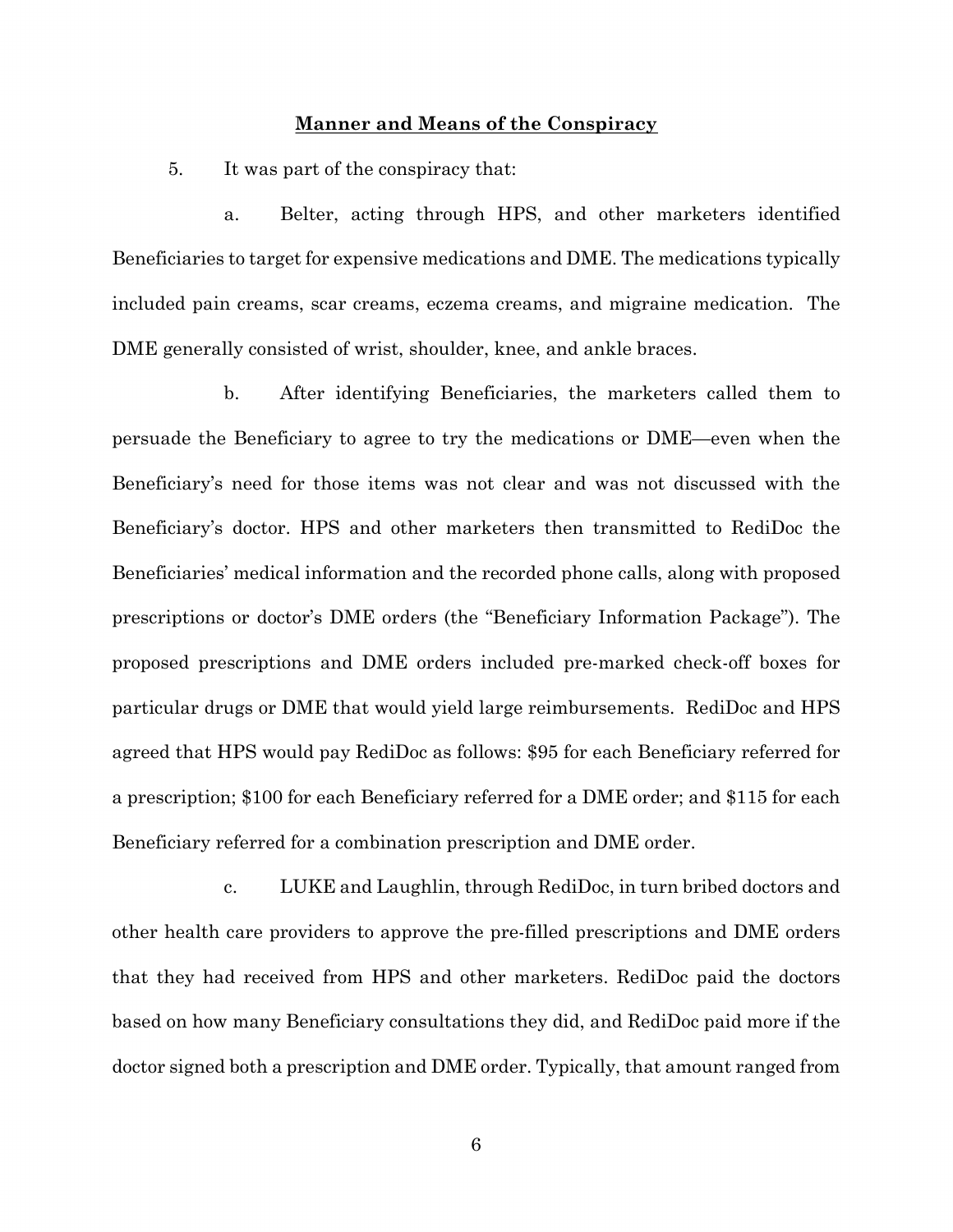approximately \$20 to \$30 per consultation, depending on whether the doctor prescribed medication, DME, or both. The doctors often approved the prescriptions and DME orders without having had any contact with the Beneficiary and without making a *bona fide* assessment that the medications or DME were medically necessary.

d. LUKE, Laughlin, and others at RediDoc knew that doctors often did not contact patients or conduct *bona fide* assessments of their need for the prescriptions or DME. Nevertheless, RediDoc secured thousands of prescriptions for HPS from its doctors, who were located in dozens of states around the country, including New Jersey, and for which RediDoc paid the doctors several million dollars in total.

e. After securing signed prescriptions and DME orders from their doctors, LUKE and Laughlin, through RediDoc, steered the prescriptions and orders to Apogee and other pharmacies or DME providers around the country at the marketing companies' direction. The marketing companies directed prescriptions and orders to specific pharmacies and DME providers with whom they had kickback arrangements. Apogee and other pharmacies then sought to fill and dispense the pharmaceutical products and DME, and they submitted claims for reimbursement to Medicare and TRICARE. Once the pharmacies received reimbursement, they sent a portion of the proceeds to HPS and other marketers as payment for the prescriptions that HPS and other marketers had paid RediDoc to generate.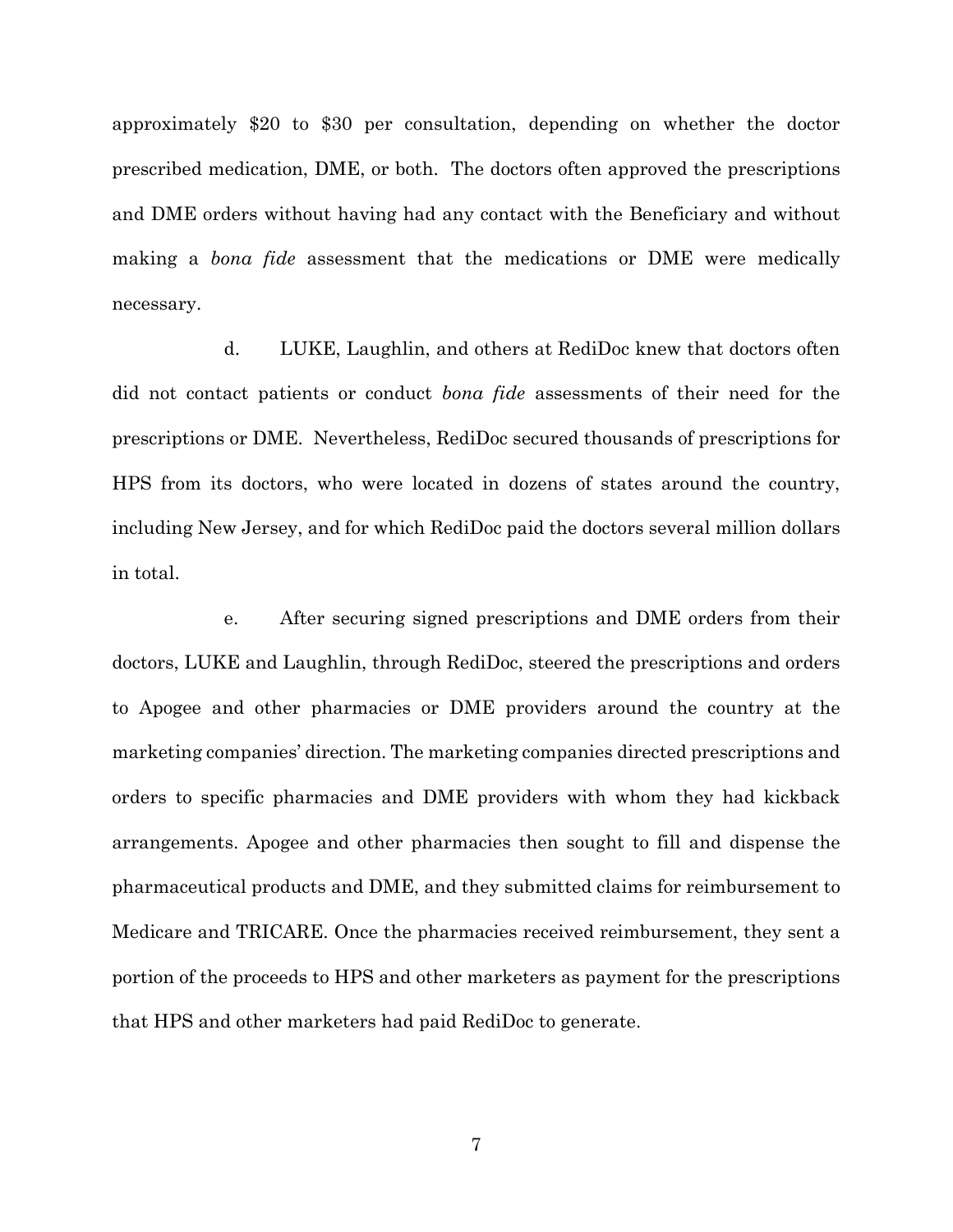f. In total, LUKE and Laughlin received approximately \$978,000 in kickback and bribe payments from Belter and HPS for prescriptions and DME that RediDoc facilitated through its paid doctors. LUKE and Laughlin received an additional approximately \$31 million from other marketing companies.

## **Overt Acts**

6. In furtherance of the conspiracy and to achieve its illegal objectives, LUKE and others committed, and caused to be committed, the following overt acts in the District of New Jersey and elsewhere:

a. On or about the dates listed below in June 2018, through RediDoc, LUKE and Laughlin received nine interstate wires from HPS totaling approximately \$112,500, which represented bribes and kickbacks to RediDoc:

| Date      | Amount   |
|-----------|----------|
| 6/4/2018  | \$12,500 |
| 6/6/2018  | \$12,500 |
| 6/8/2018  | \$12,500 |
| 6/12/2018 | \$10,000 |
| 6/18/2018 | \$15,000 |
| 6/19/2018 | \$15,000 |
| 6/22/2018 | \$10,000 |
| 6/25/2018 | \$15,000 |
| 6/29/2018 | \$10,000 |

b. On or about the dates listed below in July 2018, through RediDoc,

LUKE and Laughlin received eight interstate wires from HPS totaling approximately \$87,500, which represented bribes and kickbacks to RediDoc:

| Date     | Amount   |
|----------|----------|
| 7/2/2018 | \$10,000 |
| 7/2/2018 | \$10,000 |
| 7/3/2018 | \$10,000 |
| 7/5/2018 | \$10,000 |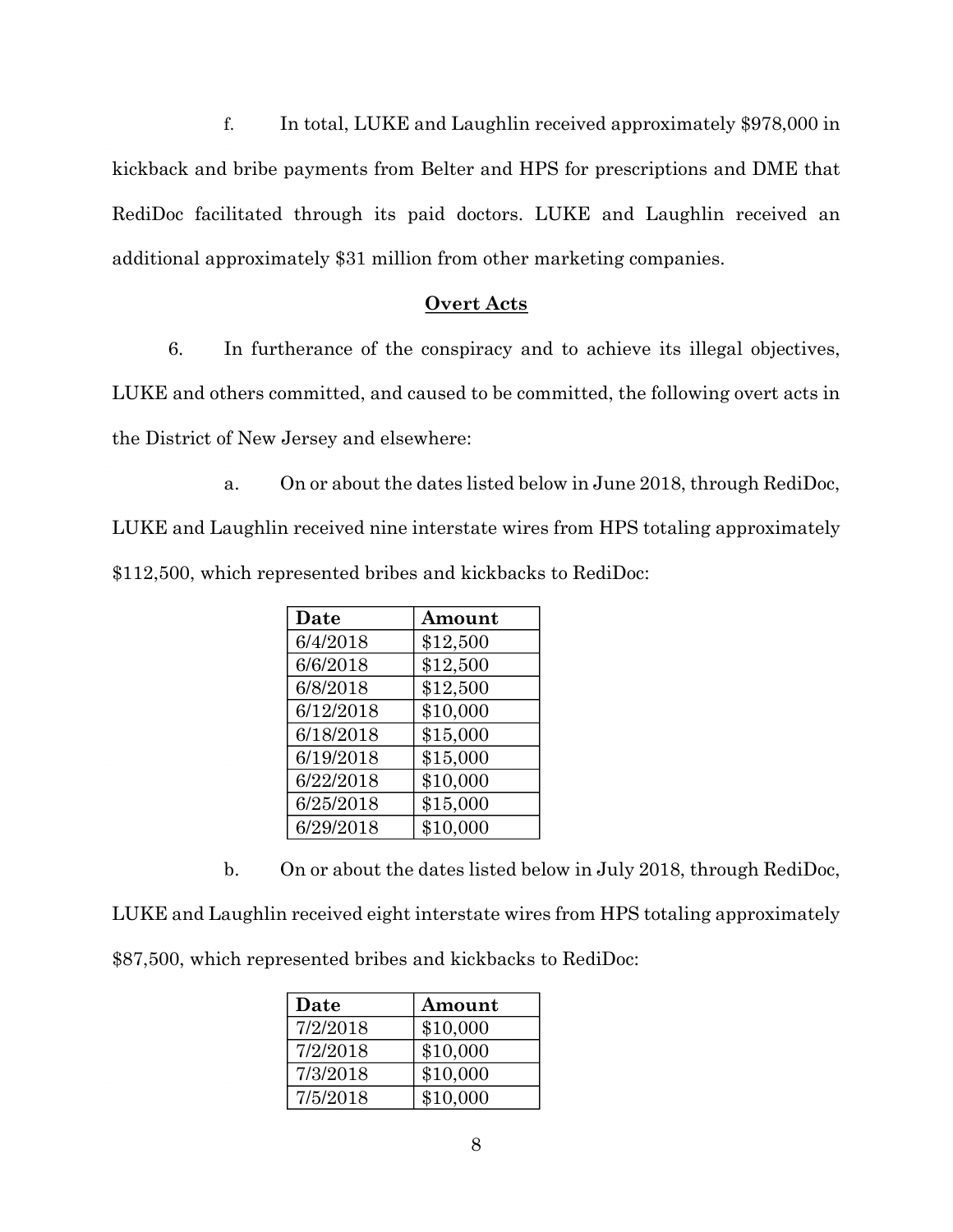| 7/6/2018  | \$15,000 |
|-----------|----------|
| 7/10/2018 | \$10,000 |
| 7/13/2018 | \$20,000 |
| 7/23/2018 | \$2,500  |

c. On or about June 10, 2018, LUKE caused RediDoc to direct a prescription for hydrocortisone cream, which had been signed by one of RediDoc's doctors, to be sent to Apogee at the request of HPS. LUKE caused RediDoc to pay the doctor \$20 for the signed prescription. Apogee then submitted a claim to Medicare on or about June 22, 2018 for filling the prescription, and Medicare reimbursed Apogee approximately \$3,207.25 on or about June 27, 2018. Apogee then paid a kickback to HPS for the prescription, for which HPS had previously paid a fee to RediDoc as a kickback for generating the prescriptions.

d. On or about July 9, 2018, LUKE caused RediDoc to direct a prescription for doxepin hydrochloride (an anti-itch cream), which had been signed by one of RediDoc's doctors, to be sent to Apogee at the request of HPS. LUKE caused RediDoc to pay the doctor \$20 for the signed prescription. Apogee then submitted a claim to Medicare on or about July 18, 2018 for filling the prescription, and Medicare reimbursed Apogee approximately \$2,167.96 on or about July 25, 2018. Apogee had purchased the prescriptions from HPS, which had in turn paid a kickback to RediDoc to generate the prescriptions.

e. In or about June and July 2018, LUKE and Laughlin caused RediDoc to pay a doctor, who resided in New Jersey, kickbacks and bribes totaling approximately \$20,070 in exchange for the doctor having approved approximately 1,000 prescriptions from May through July 2018.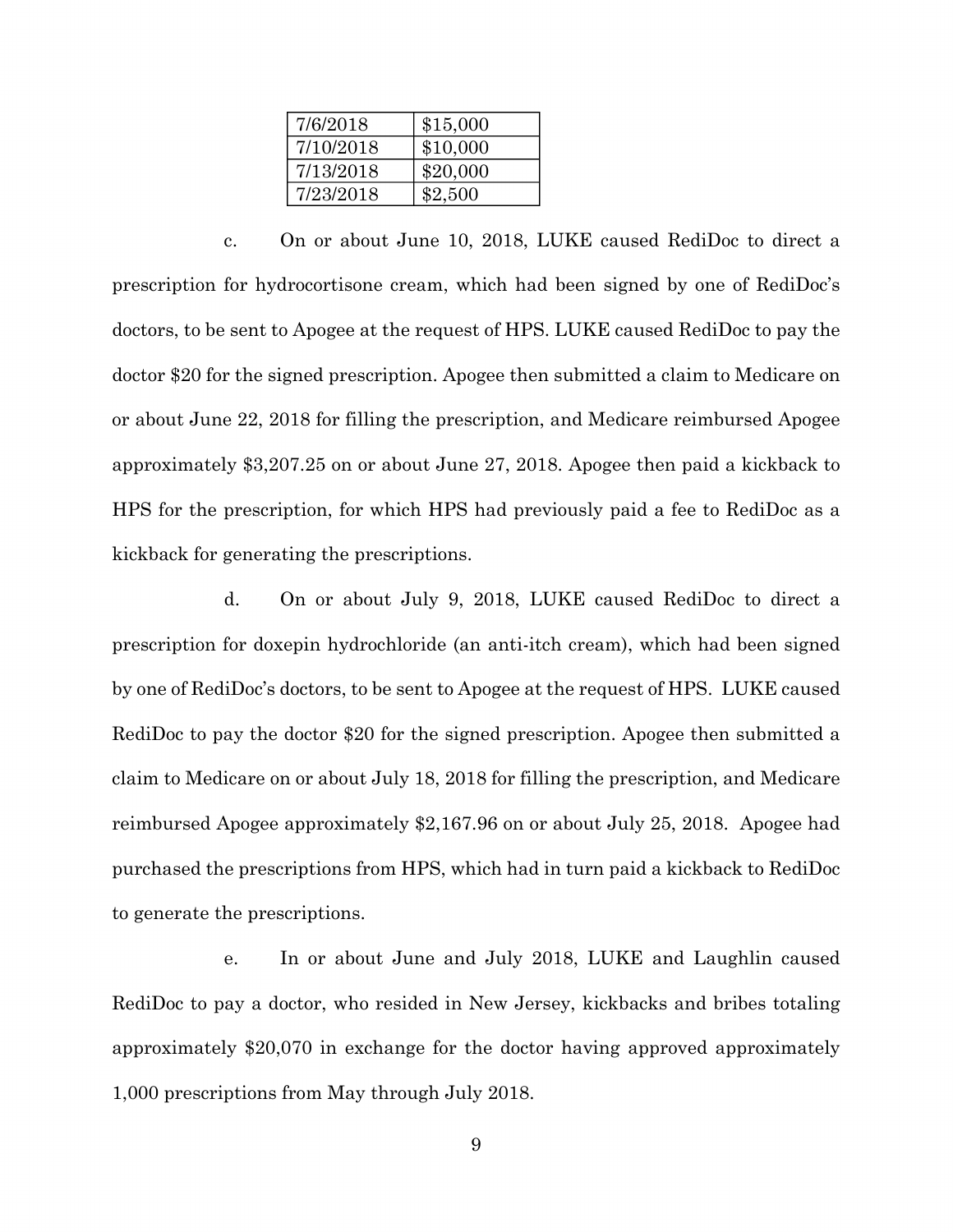In violation of Title 18, United States Code, Section 371.

## **COUNT 2 (Conspiracy to Commit Health Care Fraud)**

1. The allegations contained in paragraphs 1-2 and 4-6 of Count 1 are realleged here.

2. From in or about September 2017 through in or about December 2019, in the District of New Jersey and elsewhere, defendant

## **STEPHEN LUKE**

knowingly and intentionally conspired and agreed with others to knowingly and willfully execute a scheme and artifice to defraud health care benefit programs, including Medicare and TRICARE, which were health care benefit programs as defined under 18 U.S.C. § 24(b), and to obtain, by means of false and fraudulent pretenses, representations, and promises, money and property owned by, and under the custody and control of, a health care benefit program in connection with the delivery of and payment for health care benefits, items, and services, contrary to Title 18, United States Code, Section 1347.

## **Goal of the Conspiracy**

3. The goal of the conspiracy was for LUKE and his co-conspirators to profit by defrauding health care benefit programs by causing them to pay for high volumes of expensive prescriptions and DME orders regardless of medical necessity and were procured via bribes and kickbacks.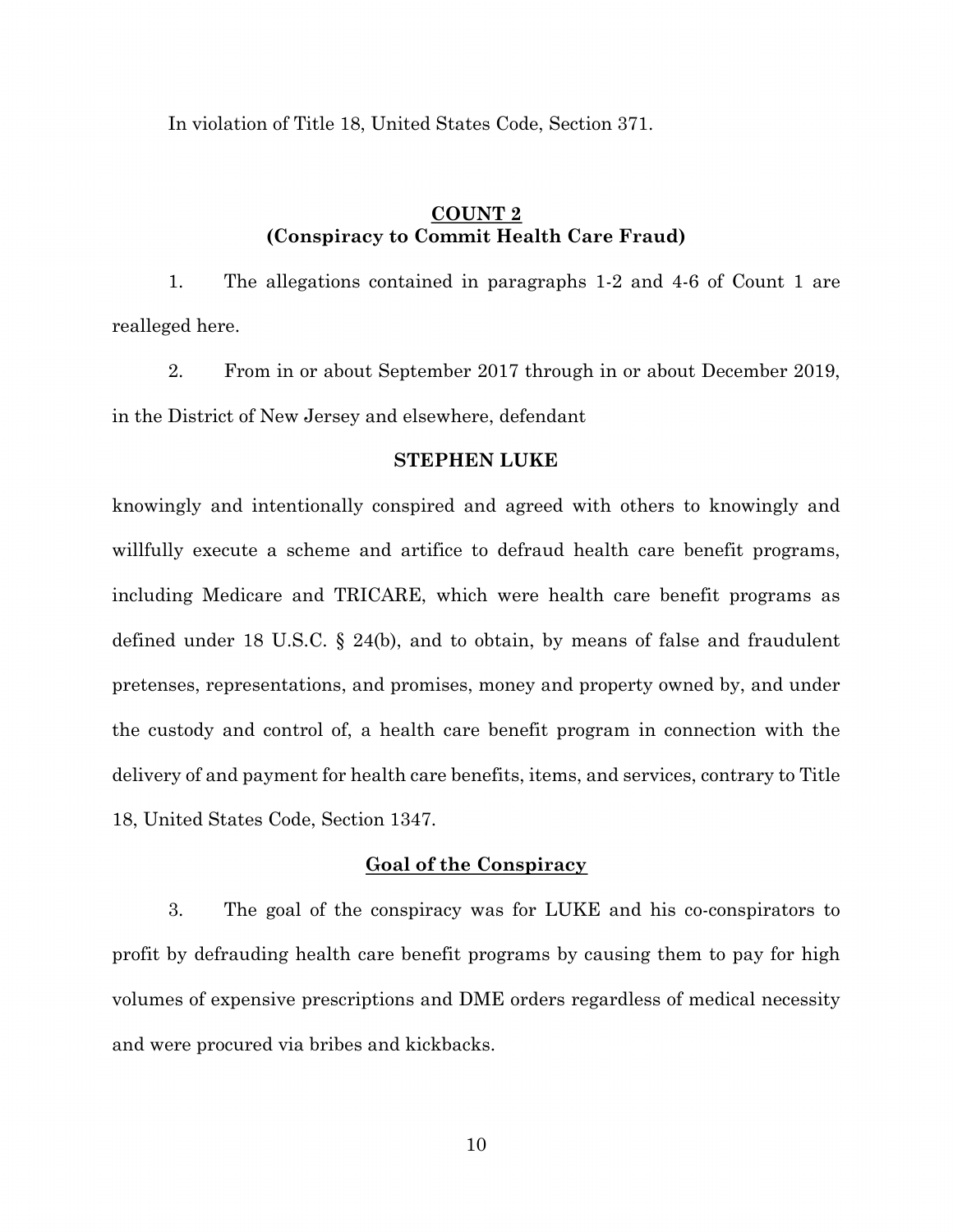## **Manner and Means of the Conspiracy**

4. It was part of the conspiracy that:

a. LUKE, Laughlin, Belter, and others agreed to generate prescriptions and DME orders regardless of medical necessity to be approved by doctors being paid kickbacks by RediDoc. At Belter's direction, for example, HPS purchased lists of Beneficiaries and then cold-called them to pressure them to agree to accept prescription drugs or DME. The marketers, and the pharmacies with whom they had relationships, chose particular prescriptions and DME orders largely based on the reimbursement amounts that Medicare and TRICARE would pay, and not the medical needs of the Beneficiaries.

b. After receiving the Beneficiary Information Package from HPS and other marketers, LUKE and Laughlin then presented prescriptions and DME orders to doctors whom they were bribing. LUKE and Laughlin required the doctors to act on the pre-marked prescription and DME order request packages within 48 hours. At various times, LUKE and Laughlin told the doctors to rely solely on the materials provided by the marketers and that they did not have to contact the Beneficiaries. In practice, the doctors often approved the prescriptions and orders without having any contact with the Beneficiary and without making a *bona fide* assessment that the medications or DME were medically necessary.

c. LUKE, Laughlin, and others at RediDoc knew that the doctors often did not contact patients or conduct *bona fide* assessments of their need for the prescriptions or DME. If a doctor did not sign the requested prescription or order,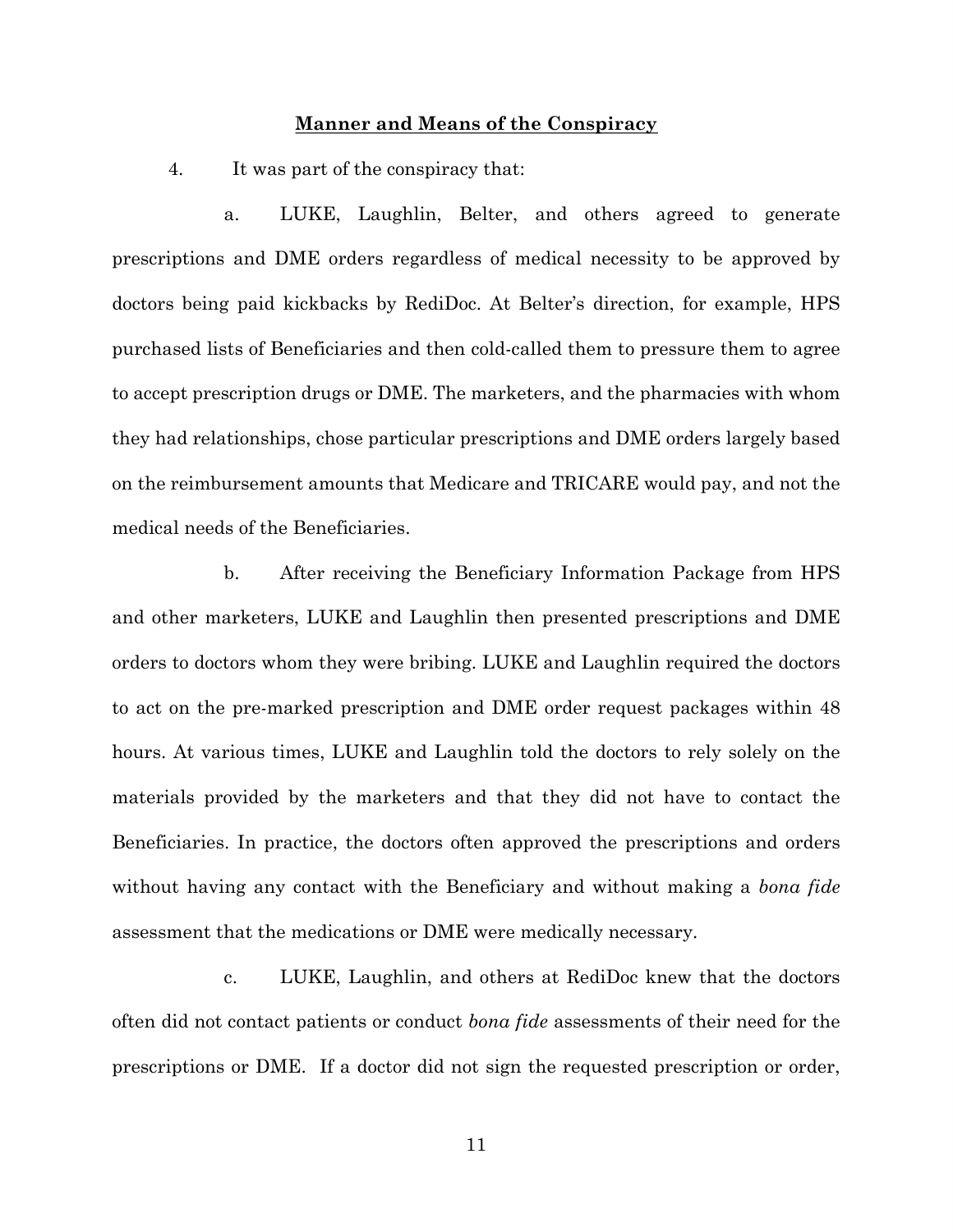RediDoc often sent the prescription or order, along with the Beneficiary Information Package, to another doctor for sign off without notifying the Beneficiary.

d. Once RediDoc's doctors had signed the prescriptions and orders regardless of medical necessity, RediDoc then transmitted them to pharmacies, including Apogee, and to DME providers around the country for fulfillment and billing.

e. Once the pharmacies filled the prescriptions and orders and were reimbursed by health care benefit programs, the pharmacies, including Apogee, sent a portion of the reimbursement amount to marketing companies, including Belter and HPS, who further shared those funds with LUKE, Laughlin, and RediDoc to purchase additional prescriptions and DME orders

In violation of Title 18, United States Code, Section 1349.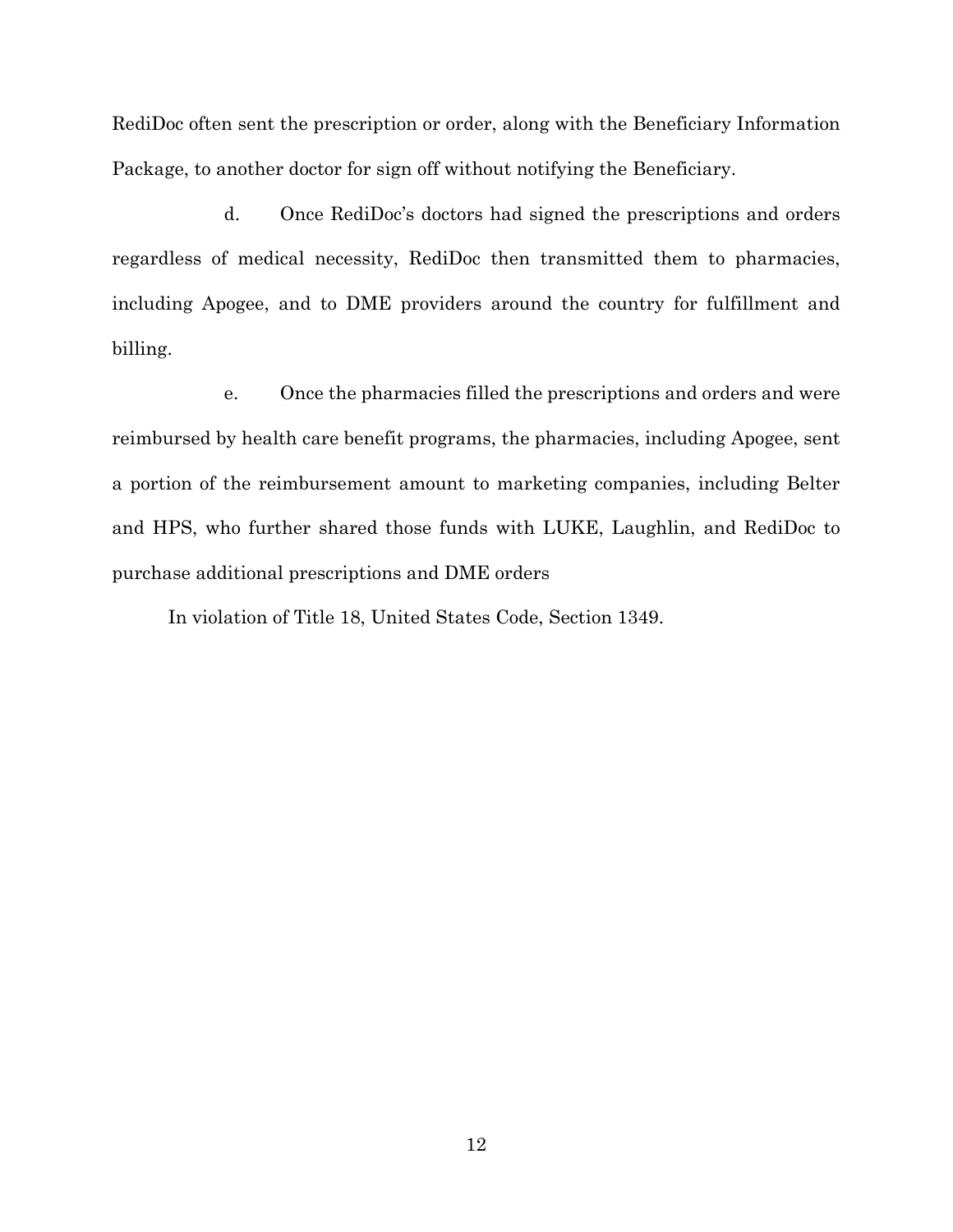## **FORFEITURE ALLEGATION**

1. The allegations in Counts 1 and 2 of the Information are realleged here for the purpose of alleging forfeiture.

2. Upon conviction one or both of the Federal health care offenses (as defined in 18 U.S.C. § 24) alleged in Counts 1 and 2 of this Information, LUKE shall forfeit to the United States, pursuant to 18 U.S.C. § 982(a)(7), all property, real and personal, that constitutes or is derived, directly and indirectly, from gross proceeds traceable to the commission of the respective offenses.

## **SUBSTITUTE ASSETS PROVISION**

3. If any of the above-described forfeitable property, as a result of any act or omission by LUKE:

- a) cannot be located upon the exercise of due diligence;
- b) has been transferred or sold to, or deposited with, a third party;
- c) has been placed beyond the jurisdiction of the court;
- d) has been substantially diminished in value; or
- e) has been commingled with other property which cannot be divided without difficulty,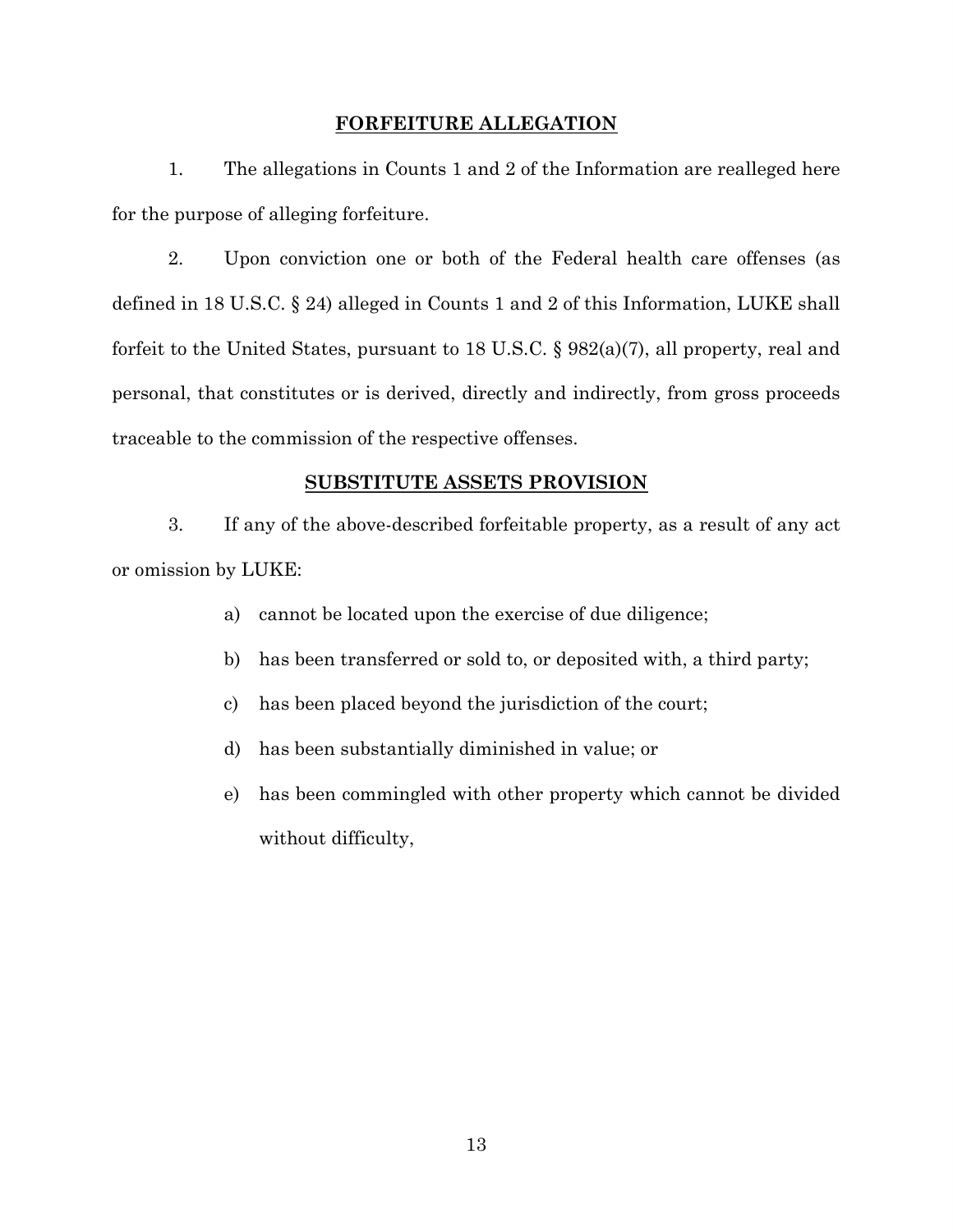it is the intent of the United States, pursuant to 21 U.S.C. § 853(p), as incorporated by 18 U.S.C. § 982(b), to seek forfeiture of any other property of the defendant up to the value of the forfeitable property described above.

the Khanna

VIKAS KHANNA Attorney for the United States Acting Under Authority Conferred by 28 U.S.C. § 515